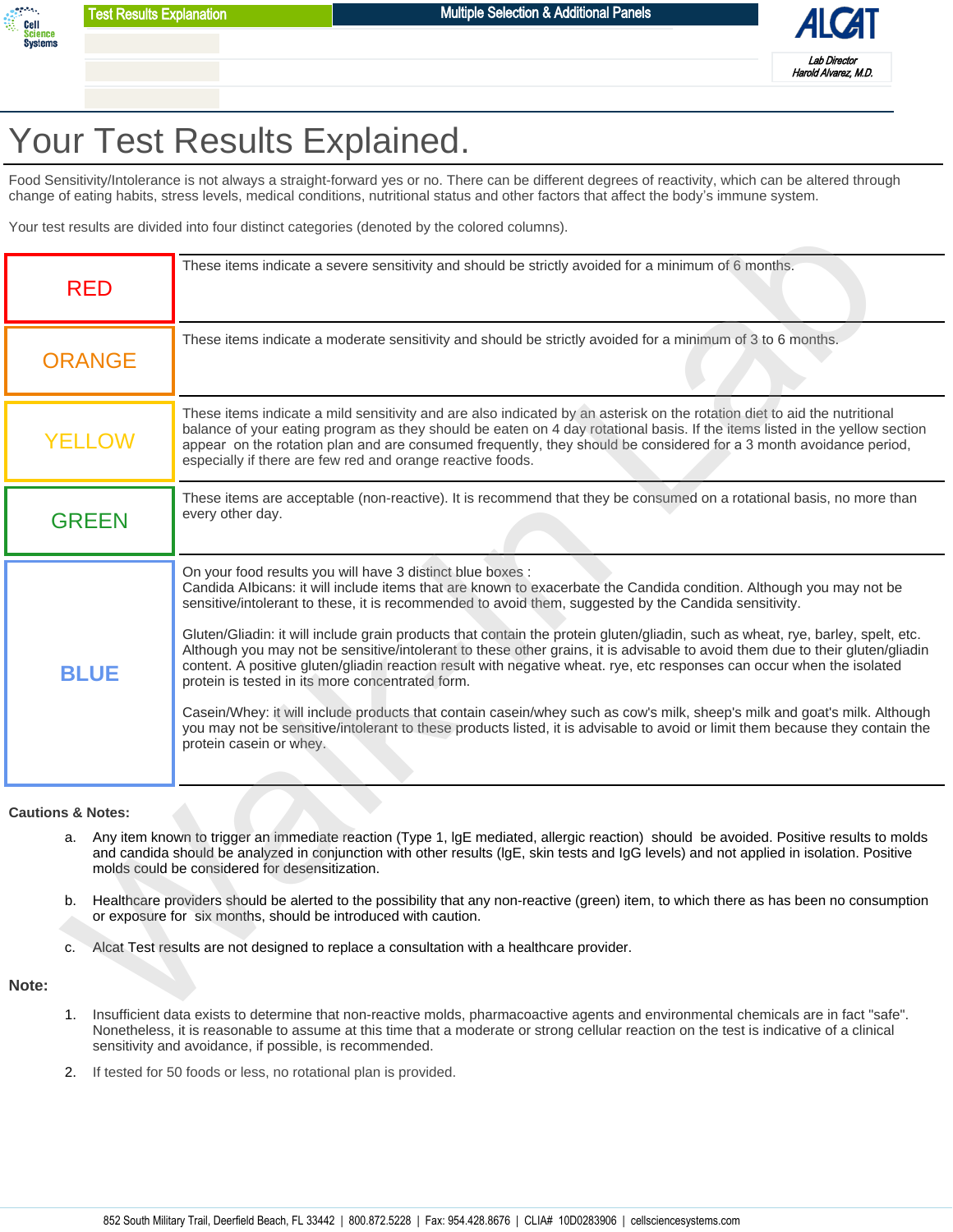



| <b>SEVERE</b> | <b>MODERATE</b>                                                     | $MILD^*$                                                                                                                     | <b>ACCEPTABLE / NO REACTION</b>                                                                                                                                                                                                                                      | Item Count: 30                            |
|---------------|---------------------------------------------------------------------|------------------------------------------------------------------------------------------------------------------------------|----------------------------------------------------------------------------------------------------------------------------------------------------------------------------------------------------------------------------------------------------------------------|-------------------------------------------|
|               | ACID BLUE #3<br>SODIUM SULFITE<br>XYLITOL<br>YELLOW#6 SUNSET YELLOW | ANNATTO*<br>BHA*<br>BLUE#1 BRILLIANT BLUE*<br>HIGH FRUCTOSE CORN SYRUP*<br>ORRIS ROOT*<br>SUCRALOSE*<br>YELLOW#5 TARTRAZINE* | FOOD ADDITIVES/COLORINGS/ENVIRONMENTAL CHEMS<br>ASPARTAME<br>ACID RED #14<br><b>BENZOIC ACID</b><br><b>BRILLIANT BLACK</b><br>BLUE#2 INDIGO CAR<br>CITRIC ACID<br>GREEN#3 FAST GREE<br><b>MSG</b><br>POLYSORBATE 80<br>RED#40 ALLURA RED<br>SACCHARIN<br>SORBIC ACID | BHT<br><b>ERYTHRITOL</b><br>RED#4 CARMINE |
|               |                                                                     |                                                                                                                              | <b>ANTIBIOTICS/ANTI INFLAMMATORY AGENTS</b>                                                                                                                                                                                                                          |                                           |
|               |                                                                     |                                                                                                                              | <b>MOLDS</b>                                                                                                                                                                                                                                                         |                                           |
|               |                                                                     | Lecithin (Soy)*                                                                                                              | PRESERVATIVES/EXPANDED ADDITIVES<br>BETA-CAROTENE<br>RED#2 AMARANTH<br>RED#3 ERYTHROSINE                                                                                                                                                                             |                                           |
|               |                                                                     |                                                                                                                              | <b>Others</b>                                                                                                                                                                                                                                                        |                                           |